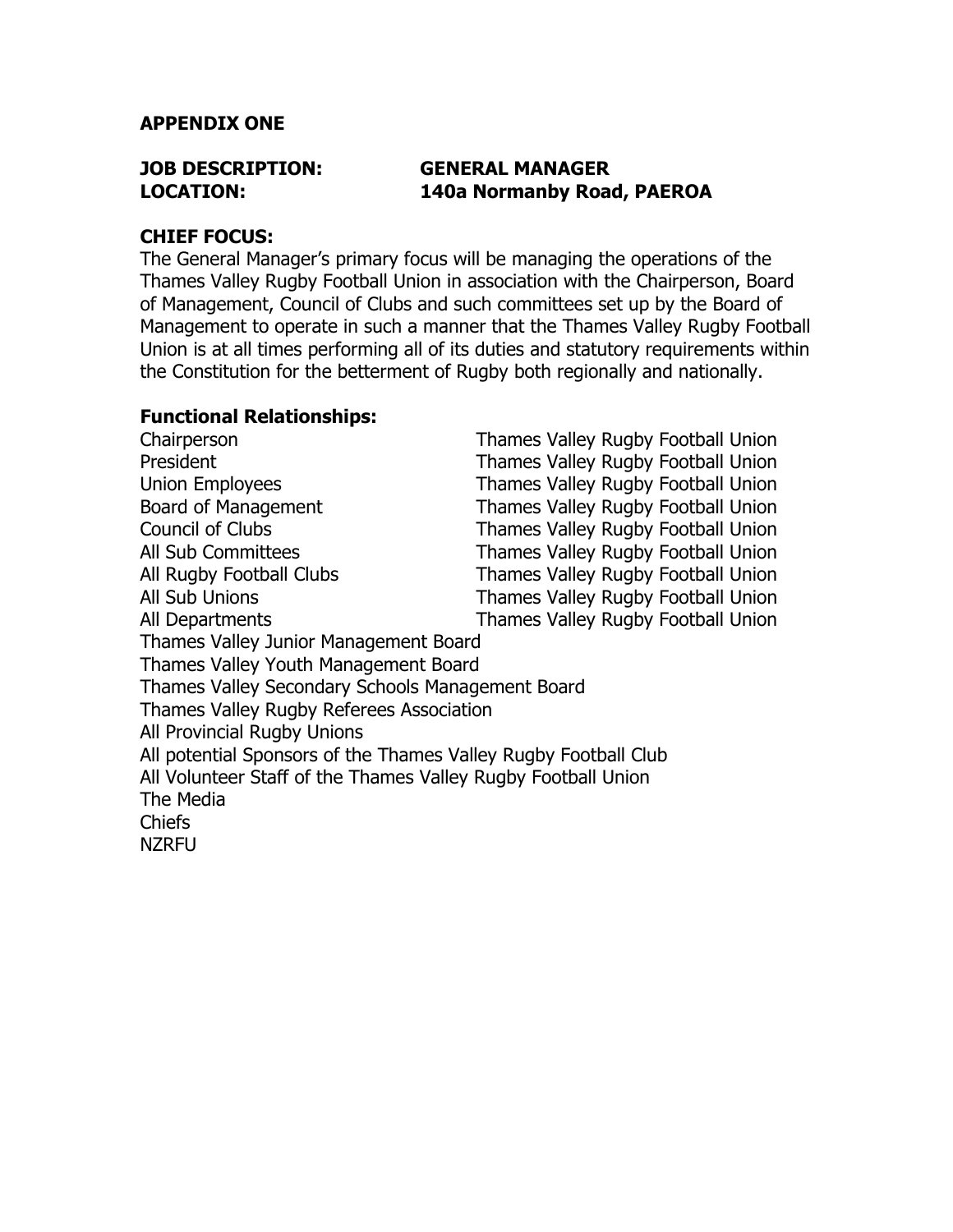## **General:**

The General Manager is accountable to the Chairperson/Board of Management of the Thames Valley Rugby Football Union Inc for the following key areas:

- 1. Total administration of all secretarial duties that pertain to the Thames Valley Rugby Football Union.
- 2. Expense control
- 3. Control and protection of the Union's assets.
- 4. Effective communication at all levels to Board of Management, Council of Clubs and sponsors within the Thames Valley Rugby Football Union boundary.
- 5. Effective communication with New Zealand Rugby Football Union Inc and other Provincial Unions.
- 6. Effective Match-Day control and organization.
- 7. Recommend to Board Policy changes.
- 8. Prepare and maintain policy and procedure manuals.

# **1.0 RESPONSIBILITIES, DUTIES AND ACTIVITIES:**

- 1.1 Administration and secretarial. To ensure secretarial staff are adequately supervised and are performing their duties as required.
- 1.2 Carry out the duties necessary to ensure the smooth administration of Thames Valley Rugby within guidelines set down by the Board/Chairman.
- 1.3 Ensure that the Union complies with the statutory requirements of an incorporated society.
- 1.4 To ensure that the office is open at time stipulated by the Union.
- 1.5 To attend such meetings as may be required and to ensure that the minutes of other meeting administrative matters are attended to promptly.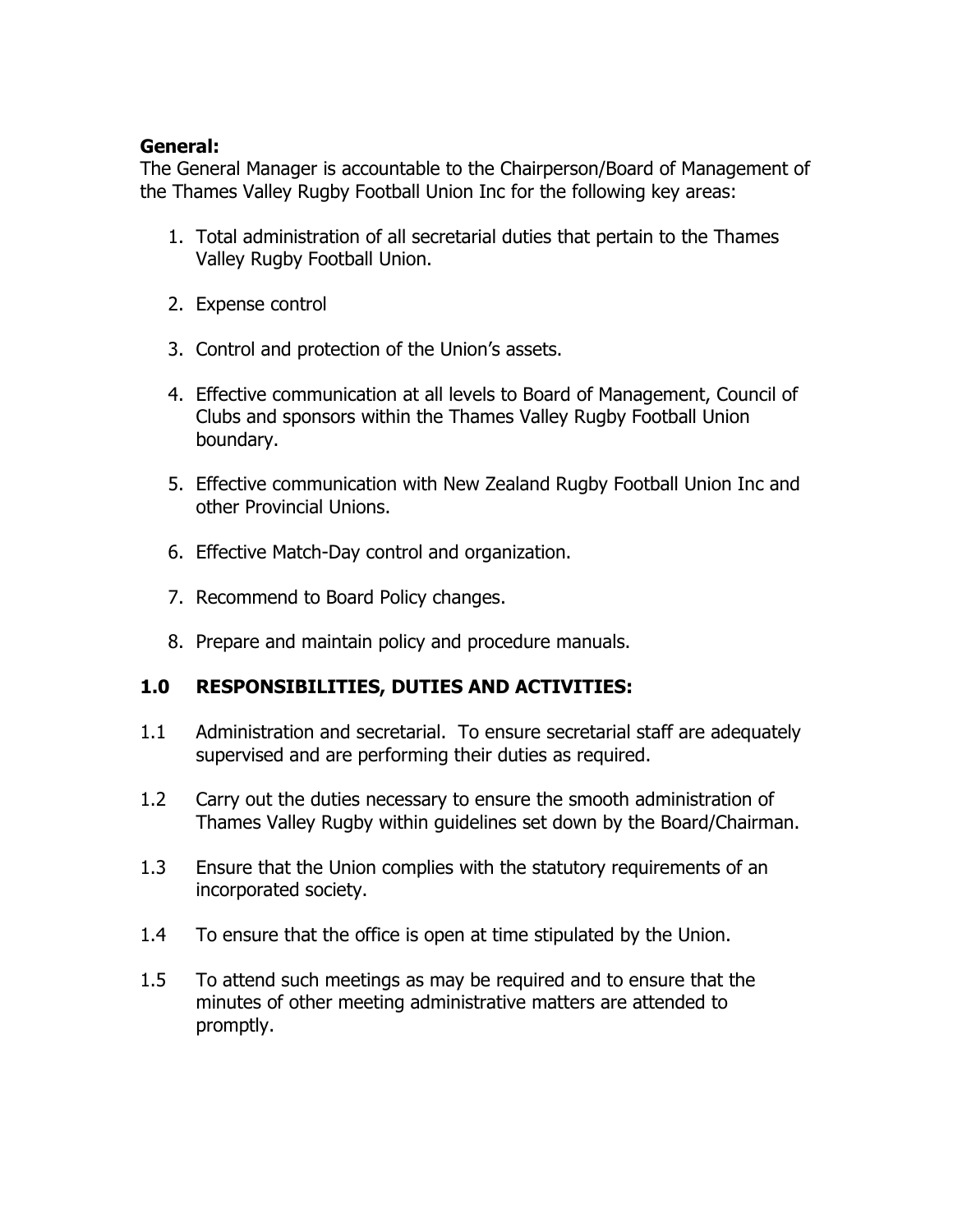- 1.6 To present to management suggested administrative improvements that will improve the effective management of the Union, including suitable budget presentations.
- 1.7 To carry out such duties as may be requested by the Chairman of the Union from time to time.
- 1.8 Ensure all Officers of the Union perform his/her duties as required by their contract of terms of employment.
- 1.9 Ensure that the Domestic Club Programme is facilitated.

# **2.0 EXPENSE CONTROL, FINANCIAL, PROTECTION OF ASSETS:**

- 2.1 To record and bank all Union income.
- 2.2 To present accounts for payment to the appropriate Board of Management meetings.
- 2.3 To retain financial documents for audit purposes.
- 2.4 To prepare, in association with the Union's accountants, a monthly financial report.
- 2.5 To ensure that suitable budgetary control is maintained.
- 2.6 To ensure adequate security of cash and cheque books.
- 2.7 To ensure that the assets of the Union have adequate insurance cover and that such assets are physically housed and secured as far as practically possible.
- 2.8 To ensure that the interests of the Union are protected at all times and that no action is taken that will commit the Union of a course of action, without obtaining prior approval.

## **3.0 COMMUNICATION**

- 3.1 To maintain effective flow of both written and oral information at all levels
- 3.2 To provide effective communication with media.